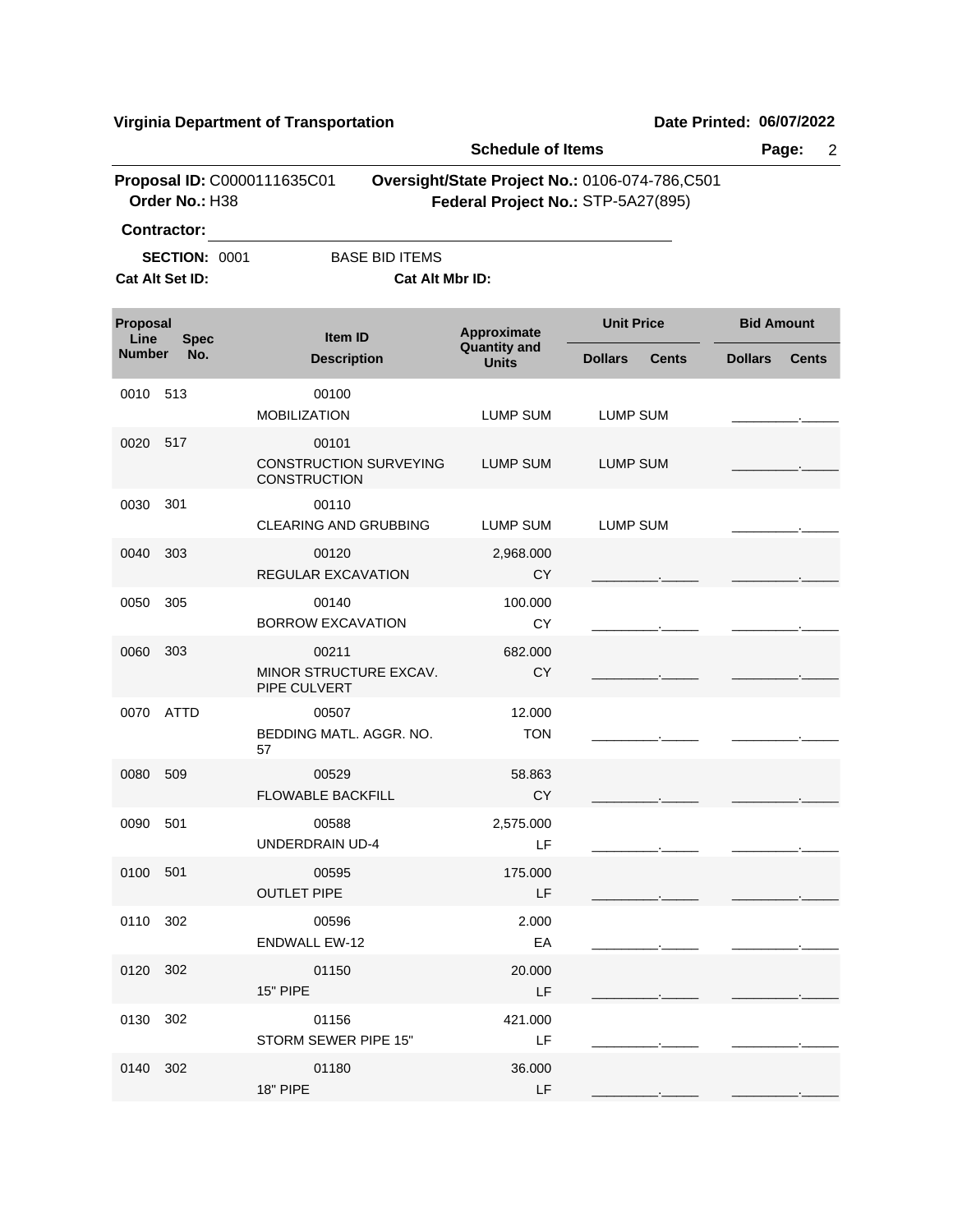|                                 |                                               |                                                           | <b>Schedule of Items</b>            |                                                                                      |                                |  |
|---------------------------------|-----------------------------------------------|-----------------------------------------------------------|-------------------------------------|--------------------------------------------------------------------------------------|--------------------------------|--|
|                                 | Proposal ID: C0000111635C01<br>Order No.: H38 |                                                           |                                     | Oversight/State Project No.: 0106-074-786,C501<br>Federal Project No.: STP-5A27(895) |                                |  |
|                                 | <b>Contractor:</b>                            |                                                           |                                     |                                                                                      |                                |  |
|                                 | <b>SECTION: 0001</b>                          | <b>BASE BID ITEMS</b>                                     |                                     |                                                                                      |                                |  |
|                                 | Cat Alt Set ID:                               | Cat Alt Mbr ID:                                           |                                     |                                                                                      |                                |  |
| Proposal<br>Line<br><b>Spec</b> |                                               | <b>Item ID</b>                                            | Approximate                         | <b>Unit Price</b>                                                                    | <b>Bid Amount</b>              |  |
| <b>Number</b>                   | No.                                           | <b>Description</b>                                        | <b>Quantity and</b><br><b>Units</b> | <b>Dollars</b><br><b>Cents</b>                                                       | <b>Dollars</b><br><b>Cents</b> |  |
| 0150                            | 302                                           | 01186<br>STORM SEWER PIPE 18"                             | 269.000<br>LF                       |                                                                                      |                                |  |
| 0160                            | 302                                           | 01242<br>24" CONC. PIPE                                   | 22.000<br>LF                        |                                                                                      |                                |  |
| 0170                            | 302                                           | 01244<br>24" RADIAL PIPE                                  | 111.000<br>LF                       |                                                                                      |                                |  |
| 0180                            | 302                                           | 01246<br>STORM SEWER PIPE 24"                             | 433.000<br>LF                       |                                                                                      |                                |  |
| 0190                            | 302                                           | 01422<br>42" CONC. PIPE                                   | 348.000<br>LF                       |                                                                                      |                                |  |
| 0200                            | ATTD, 303                                     | 02112<br>DRAINAGE CULVERT INLET<br>PROTECTION EC-6, TY. C | 15.000<br>EA                        |                                                                                      |                                |  |
| 0210                            | 302                                           | 06181<br>18" END SECTION ES-1                             | 1.000<br>EA                         |                                                                                      |                                |  |
| 0220                            | 302                                           | 06241<br>24" END SECTION ES-1                             | 4.000<br>EA                         |                                                                                      |                                |  |
| 0230                            | 302                                           | 06817<br>DROP INLET DI-3B, L=4'                           | 6.000<br>EA                         |                                                                                      |                                |  |
| 0240 302                        |                                               | 06818<br>DROP INLET DI-3B, L=6'                           | 2.000<br>EA                         |                                                                                      |                                |  |
| 0250                            | 302                                           | 06819<br>DROP INLET DI-3B, L=8'                           | 2.000<br>EA                         |                                                                                      |                                |  |
| 0260                            | 302                                           | 06836<br>DROP INLET DI-3C,L=8'                            | 2.000<br>EA                         |                                                                                      |                                |  |
| 0270                            | 302                                           | 06837<br>DROP INLET DI-3C,L=10'                           | 2.000<br>EA                         |                                                                                      |                                |  |
| 0280                            | 302                                           | 06838<br>DROP INLET DI-3C,L=12'                           | 1.000<br>EA                         |                                                                                      |                                |  |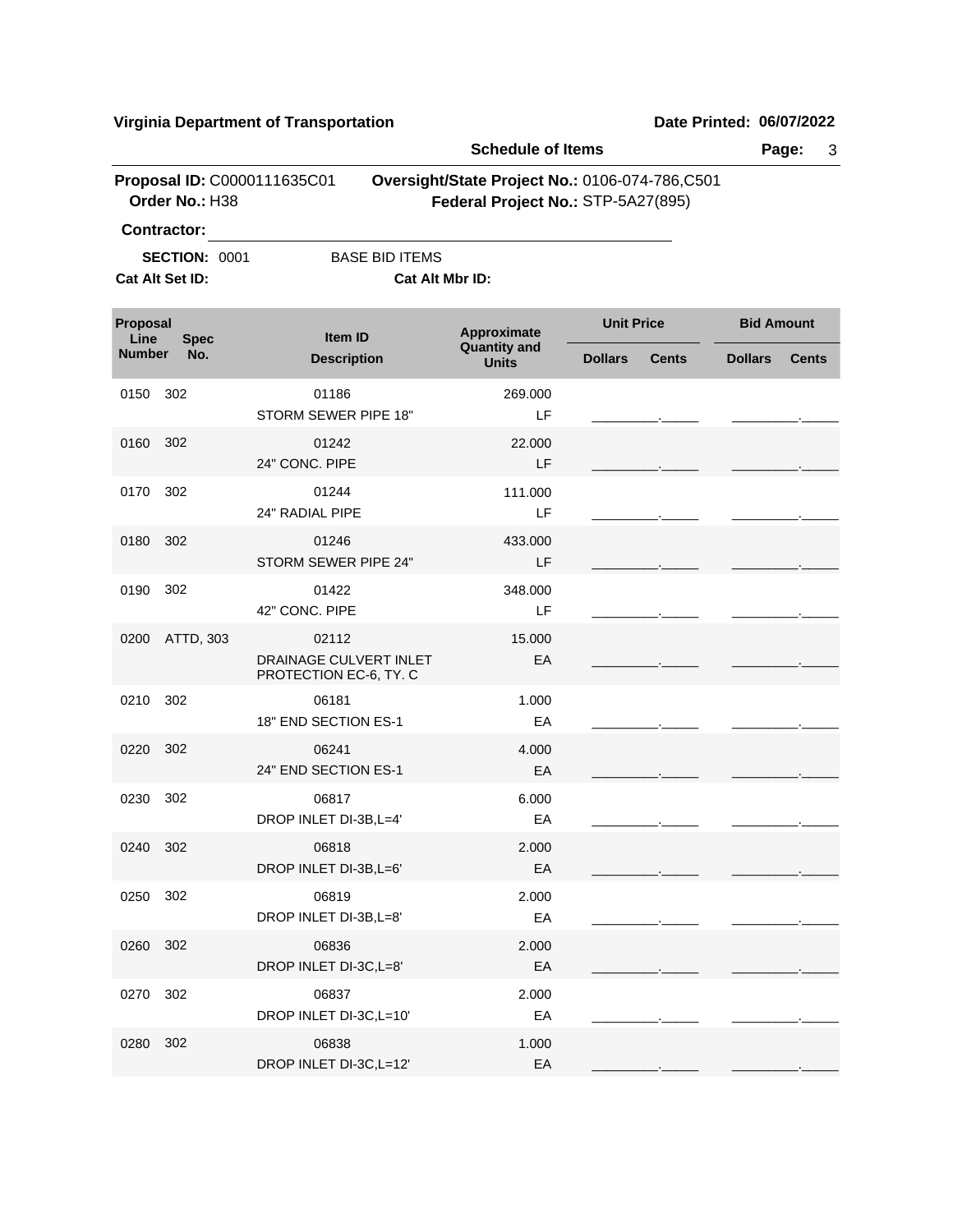|                                 |                                               |                                                            | <b>Schedule of Items</b>                                |                                                                                      |                |                   |  |
|---------------------------------|-----------------------------------------------|------------------------------------------------------------|---------------------------------------------------------|--------------------------------------------------------------------------------------|----------------|-------------------|--|
|                                 | Proposal ID: C0000111635C01<br>Order No.: H38 |                                                            |                                                         | Oversight/State Project No.: 0106-074-786,C501<br>Federal Project No.: STP-5A27(895) |                |                   |  |
|                                 | Contractor:                                   |                                                            |                                                         |                                                                                      |                |                   |  |
|                                 | <b>SECTION: 0001</b>                          | <b>BASE BID ITEMS</b>                                      |                                                         |                                                                                      |                |                   |  |
|                                 | Cat Alt Set ID:                               | Cat Alt Mbr ID:                                            |                                                         |                                                                                      |                |                   |  |
| Proposal<br>Line<br><b>Spec</b> |                                               | <b>Item ID</b>                                             | <b>Unit Price</b><br>Approximate<br><b>Quantity and</b> |                                                                                      |                | <b>Bid Amount</b> |  |
| <b>Number</b>                   | No.                                           | <b>Description</b>                                         | <b>Units</b>                                            | <b>Dollars</b><br><b>Cents</b>                                                       | <b>Dollars</b> | <b>Cents</b>      |  |
| 0290                            | 302                                           | 07206<br>DROP INLET DI-4C, L=8'                            | 1.000<br>EA                                             |                                                                                      |                |                   |  |
| 0300                            | 302                                           | 07506<br><b>DROP INLET DI-5</b>                            | 3.000<br>EA                                             |                                                                                      |                |                   |  |
| 0310                            | ATTD, 302                                     | 08990<br>DROP INLET SPECIAL<br><b>STRUCTURE MANHOLE</b>    | 1.000<br>EA                                             |                                                                                      |                |                   |  |
| 0320                            | 302                                           | 09055<br>MANHOLE MH-2                                      | 13.000<br>LF                                            |                                                                                      |                |                   |  |
| 0330                            | 302                                           | 09056<br>MANHOLE MH-1 OR 2                                 | 20.000<br>LF                                            |                                                                                      |                |                   |  |
| 0340                            | 308                                           | 10128<br>AGGR. BASE MATL. TY. I NO.<br>21B                 | 1,140.000<br><b>TON</b>                                 |                                                                                      |                |                   |  |
| 0350                            | 315                                           | 10608<br>ASPHALT CONCRETE TY. SM-<br>12.5D                 | 562.000<br><b>TON</b>                                   |                                                                                      |                |                   |  |
| 0360                            | 315                                           | 10611<br>ASPHALT CONCRETE TY. IM-<br>19.0D                 | 590.000<br><b>TON</b>                                   |                                                                                      |                |                   |  |
| 0370 515                        |                                               | 10628<br><b>FLEXIBLE PAVEMENT</b><br>PLANING 0" - 2"       | 2,451.000<br><b>SY</b>                                  |                                                                                      |                |                   |  |
| 0380 515                        |                                               | 10629<br><b>FLEXIBLE PAVEMENT</b><br>PLANING ABOVE 2" - 4" | 425.000<br>SY                                           |                                                                                      |                |                   |  |
| 0390                            | 315                                           | 10642<br>ASPHALT CONCRETE TY. BM-<br>25.0A                 | 642.000<br><b>TON</b>                                   |                                                                                      |                |                   |  |
| 0400 316                        |                                               | 11040<br><b>CONCRETE ENTRANCE</b><br>PAVE. 7"              | 87.000<br>SY                                            |                                                                                      |                |                   |  |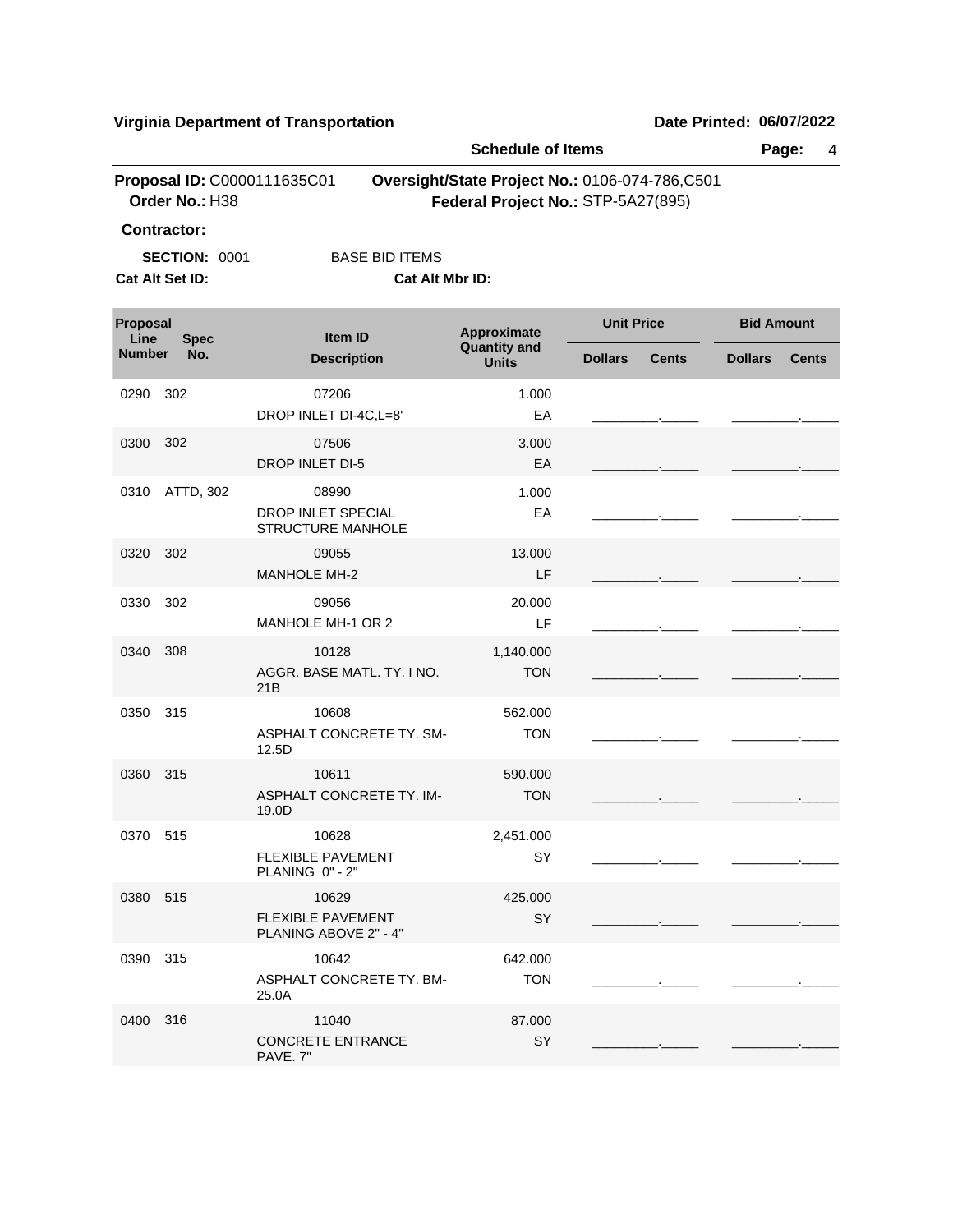|                  |                                               |                                                    | <b>Schedule of Items</b>                                                             |                   |              |                   | Page:<br>5   |  |
|------------------|-----------------------------------------------|----------------------------------------------------|--------------------------------------------------------------------------------------|-------------------|--------------|-------------------|--------------|--|
|                  | Proposal ID: C0000111635C01<br>Order No.: H38 |                                                    | Oversight/State Project No.: 0106-074-786,C501<br>Federal Project No.: STP-5A27(895) |                   |              |                   |              |  |
|                  | <b>Contractor:</b>                            |                                                    |                                                                                      |                   |              |                   |              |  |
|                  | <b>SECTION: 0001</b><br>Cat Alt Set ID:       | <b>BASE BID ITEMS</b><br>Cat Alt Mbr ID:           |                                                                                      |                   |              |                   |              |  |
| Proposal<br>Line | <b>Spec</b>                                   | Item ID                                            | Approximate                                                                          | <b>Unit Price</b> |              | <b>Bid Amount</b> |              |  |
| <b>Number</b>    | No.                                           | <b>Description</b>                                 | <b>Quantity and</b><br><b>Units</b>                                                  | <b>Dollars</b>    | <b>Cents</b> | <b>Dollars</b>    | <b>Cents</b> |  |
| 0410             | 315                                           | 11070<br>SAW-CUT ASPH CONC (FULL<br>DEPTH)         | 2,004.000<br>LF                                                                      |                   |              |                   |              |  |
| 0420             | 502                                           | 12020<br>STD. CURB CG-2                            | 237.000<br>LF                                                                        |                   |              |                   |              |  |
| 0430             | 502                                           | 12022<br><b>RADIAL CURB CG-2</b>                   | 365,000<br>LF                                                                        |                   |              |                   |              |  |
| 0440             | 502                                           | 12700<br>STD, COMB, CURB & GUTTER<br>$CG-7$        | 428,000<br>LF.                                                                       |                   |              |                   |              |  |
| 0450             | 502                                           | 12710<br>RADIAL COMB. CURB &<br><b>GUTTER CG-7</b> | 1,077.000<br>LF                                                                      |                   |              |                   |              |  |
| 0460             | ATTD, 502                                     | 13120<br><b>ENTRANCE GUTTER</b><br>MODIFIED CG-9D  | 408.000<br>SY                                                                        |                   |              |                   |              |  |
| 0470             | 521                                           | 13215<br>MAILBOX POST, SINGLE                      | 6.000<br>EA                                                                          |                   |              |                   |              |  |
| 0480             | 521                                           | 13216<br>MAILBOX POST, DOUBLE                      | 1.000<br>EA                                                                          |                   |              |                   |              |  |
|                  | 0490 ATTD                                     | 14502<br><b>REINFORCING STEEL</b>                  | 1,173.000<br>LB                                                                      |                   |              |                   |              |  |
| 0500 502         |                                               | 21020<br><b>MEDIAN STRIP MS-1</b>                  | 274.000<br>SY                                                                        |                   |              |                   |              |  |
| 0510             | 511                                           | 24100<br><b>ALLAYING DUST</b>                      | 80.000<br>HR                                                                         |                   |              |                   |              |  |
| 0520             | -512                                          | 24150<br><b>TYPE 3 BARRICADE 4'</b>                | 8.000<br>EA                                                                          |                   |              |                   |              |  |
| 0530             | 512                                           | 24152<br>TYPE 3 BARRICADE 8'                       | 12.000<br>EA                                                                         |                   |              |                   |              |  |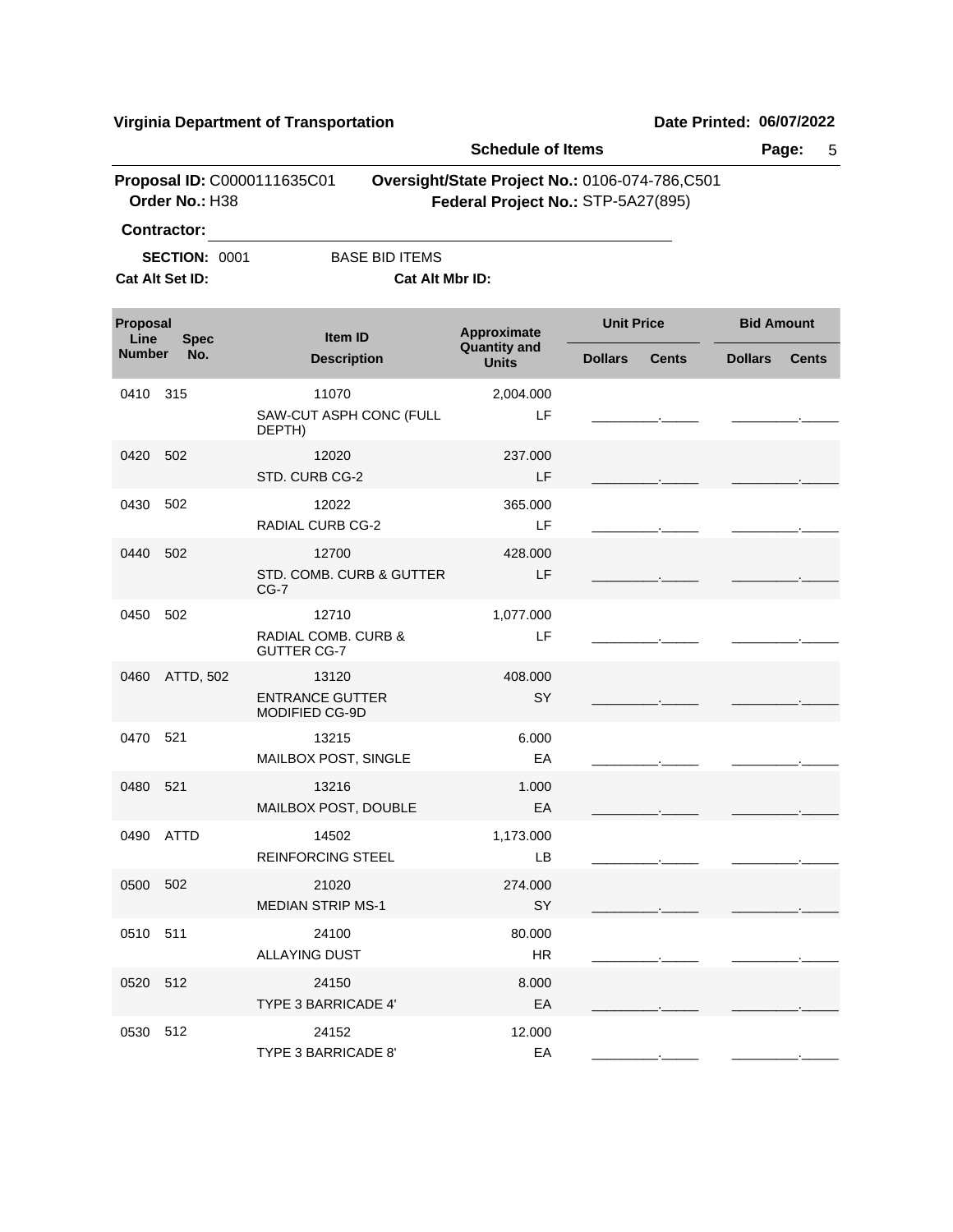|                                         |                    |                                                           | <b>Schedule of Items</b>                                                             |                |                   |                | Page:<br>6        |  |
|-----------------------------------------|--------------------|-----------------------------------------------------------|--------------------------------------------------------------------------------------|----------------|-------------------|----------------|-------------------|--|
|                                         | Order No.: H38     | Proposal ID: C0000111635C01                               | Oversight/State Project No.: 0106-074-786,C501<br>Federal Project No.: STP-5A27(895) |                |                   |                |                   |  |
|                                         | <b>Contractor:</b> |                                                           |                                                                                      |                |                   |                |                   |  |
| <b>SECTION: 0001</b><br>Cat Alt Set ID: |                    | <b>BASE BID ITEMS</b>                                     | <b>Cat Alt Mbr ID:</b>                                                               |                |                   |                |                   |  |
| Proposal<br>Line<br><b>Spec</b>         |                    | Item ID                                                   | Approximate                                                                          |                | <b>Unit Price</b> |                | <b>Bid Amount</b> |  |
| <b>Number</b>                           | No.                | <b>Description</b>                                        | <b>Quantity and</b><br><b>Units</b>                                                  | <b>Dollars</b> | <b>Cents</b>      | <b>Dollars</b> | <b>Cents</b>      |  |
| 0540 512                                |                    | 24160<br><b>TEMPORARY</b><br>(CONSTRUCTION) SIGN          | 1,855.000<br><b>SF</b>                                                               |                |                   |                |                   |  |
| 0550 512                                |                    | 24260<br>CR. RUN AGGR. NO. 25 OR 26                       | 65.000<br><b>TON</b>                                                                 |                |                   |                |                   |  |
| 0560                                    | ATTD               | 24262<br>PORTABLE TEMPORARY<br>RUMBLE STRIP ARRAY         | 100.000<br><b>DAY</b>                                                                |                |                   |                |                   |  |
| 0570 512                                |                    | 24278<br><b>GROUP 2 CHANNELIZING</b><br><b>DEVICES</b>    | 3,290.000<br><b>DAY</b>                                                              |                |                   |                |                   |  |
| 0580 512                                |                    | 24279<br>PORTABLE CHANGEABLE<br><b>MESSAGE SIGN</b>       | 3,696.000<br><b>HR</b>                                                               |                |                   |                |                   |  |
| 0590                                    | 512                | 24282<br><b>FLAGGER SERVICE</b>                           | 242.000<br>HR.                                                                       |                |                   |                |                   |  |
| 0600 512                                |                    | 24288<br><b>WARNING LIGHT TY, B</b>                       | 11,904.000<br><b>DAY</b>                                                             |                |                   |                |                   |  |
| 0610 512                                |                    | 24290<br><b>TRAFFIC BARRIER SERVICE</b><br>CONC. MB-7D PC | 96.000<br>LF                                                                         |                |                   |                |                   |  |
| 0620 508                                |                    | 24430<br><b>DEMOLITION OF PAVEMENT</b><br><b>FLEXIBLE</b> | 2,863.000<br>SY                                                                      |                |                   |                |                   |  |
| 0630 510                                |                    | 24500<br>REMOVE EXIST. CONC. SIGN<br><b>ISLANDS</b>       | 325.000<br>SY                                                                        |                |                   |                |                   |  |
| 0640 414                                |                    | 26117<br>DRY RIPRAP CL. AI                                | 26.000<br><b>TON</b>                                                                 |                |                   |                |                   |  |
| 0650                                    | 602                | 27030<br>TOPSOIL CLASS A, 3" DEPTH                        | 202.000<br><b>CY</b>                                                                 |                |                   |                |                   |  |
| 0660 603                                |                    | 27101<br><b>TEMPORARY SEED</b>                            | 120.000<br>LB                                                                        |                |                   |                |                   |  |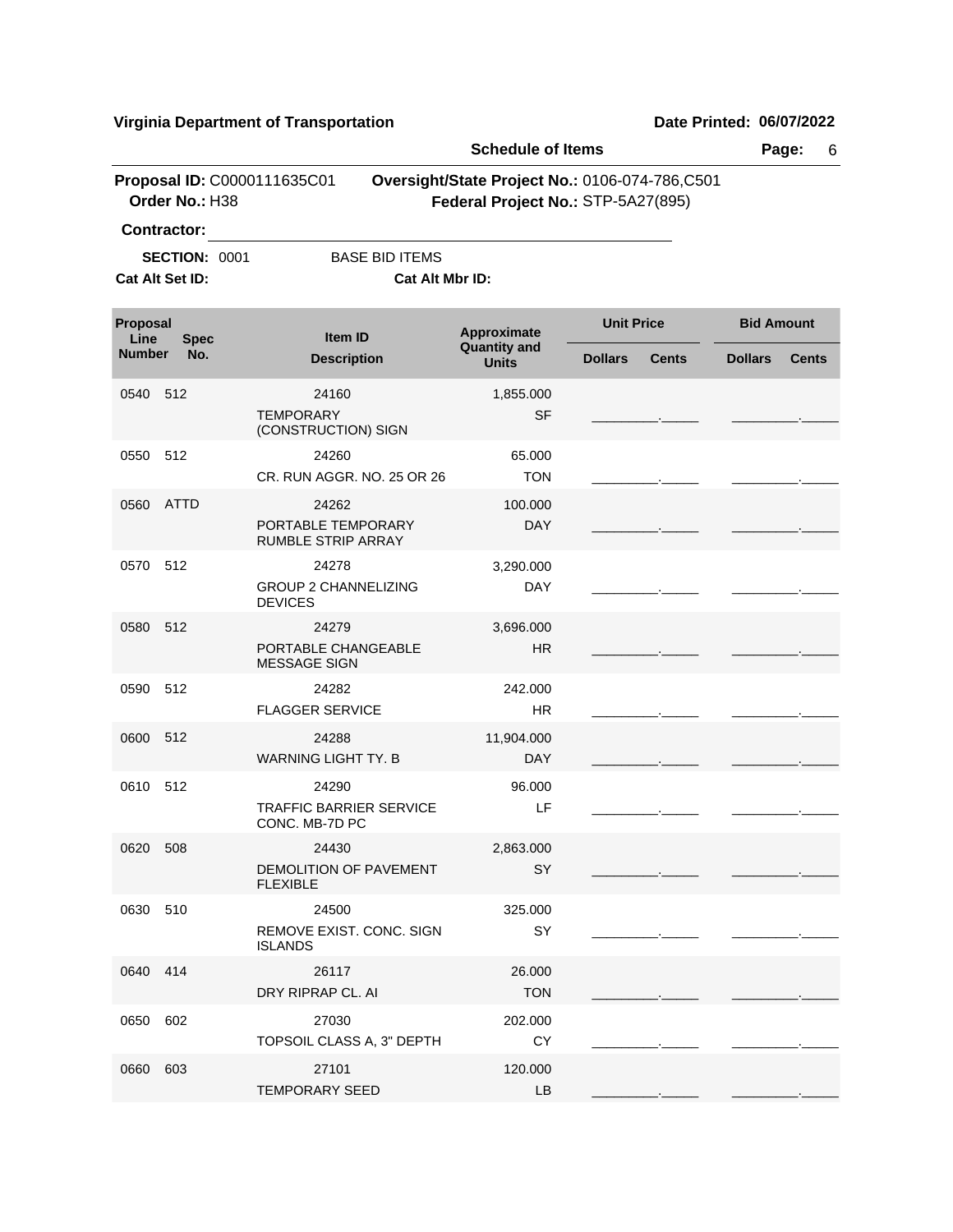|                  |                                               |                                                                    | <b>Schedule of Items</b>                                                             |                   |              |                   | Page:<br>7   |  |  |
|------------------|-----------------------------------------------|--------------------------------------------------------------------|--------------------------------------------------------------------------------------|-------------------|--------------|-------------------|--------------|--|--|
|                  | Proposal ID: C0000111635C01<br>Order No.: H38 |                                                                    | Oversight/State Project No.: 0106-074-786,C501<br>Federal Project No.: STP-5A27(895) |                   |              |                   |              |  |  |
|                  | Contractor:                                   |                                                                    |                                                                                      |                   |              |                   |              |  |  |
|                  | <b>SECTION: 0001</b>                          | <b>BASE BID ITEMS</b>                                              |                                                                                      |                   |              |                   |              |  |  |
| Cat Alt Set ID:  |                                               | Cat Alt Mbr ID:                                                    |                                                                                      |                   |              |                   |              |  |  |
| Proposal<br>Line | <b>Spec</b>                                   | Item ID                                                            | Approximate<br><b>Quantity and</b>                                                   | <b>Unit Price</b> |              | <b>Bid Amount</b> |              |  |  |
| <b>Number</b>    | No.                                           | <b>Description</b>                                                 | <b>Units</b>                                                                         | <b>Dollars</b>    | <b>Cents</b> | <b>Dollars</b>    | <b>Cents</b> |  |  |
| 0670             | 603                                           | 27102<br><b>REGULAR SEED</b>                                       | 323.000<br>LВ                                                                        |                   |              |                   |              |  |  |
| 0680             | 603                                           | 27103<br>OVERSEEDING                                               | 258.000<br>LB                                                                        |                   |              |                   |              |  |  |
| 0690             | 603                                           | 27104<br><b>LEGUME SEED</b>                                        | 10.000<br>LB                                                                         |                   |              |                   |              |  |  |
| 0700             | 603                                           | 27105<br>LEGUME OVERSEEDING                                        | 5.000<br>LB                                                                          |                   |              |                   |              |  |  |
| 0710             | 603                                           | 27111<br><b>HYDRAULIC EROSION</b><br><b>CONTROL PRODUCT TYPE 2</b> | 6,050.000<br>SY                                                                      |                   |              |                   |              |  |  |
| 0720             | 603                                           | 27112<br><b>HYDRAULIC EROSION</b><br><b>CONTROL PRODUCT TYPE 3</b> | 7,018.000<br>SY                                                                      |                   |              |                   |              |  |  |
| 0730             | 603                                           | 27230<br>FERTILIZER NITROGEN - N                                   | 120.000<br>LВ                                                                        |                   |              |                   |              |  |  |
| 0740             | 603                                           | 27231<br>FERTILIZER PHOSPHOROUS<br>$- P$                           | 84.000<br>LB                                                                         |                   |              |                   |              |  |  |
| 0750             | 603                                           | 27232<br>FERTILIZER POTASSIUM - K                                  | 84.000<br>LB                                                                         |                   |              |                   |              |  |  |
| 0760 603         |                                               | 27250<br><b>LIME</b>                                               | 6.600<br><b>TON</b>                                                                  |                   |              |                   |              |  |  |
| 0770             | 606                                           | 27318<br>ROLLED EROSION CTRL<br>PRODUCT EC-2 TYPE 1                | 170.000<br>SY                                                                        |                   |              |                   |              |  |  |
| 0780             | 606                                           | 27320<br><b>ROLLED EROSION CTRL</b><br>PRODUCT EC-2 TYPE 3         | 70.000<br>SY                                                                         |                   |              |                   |              |  |  |
| 0790             | 303                                           | 27410<br>CHECK DAM, ROCK TY. I                                     | 2.000<br>EA                                                                          |                   |              |                   |              |  |  |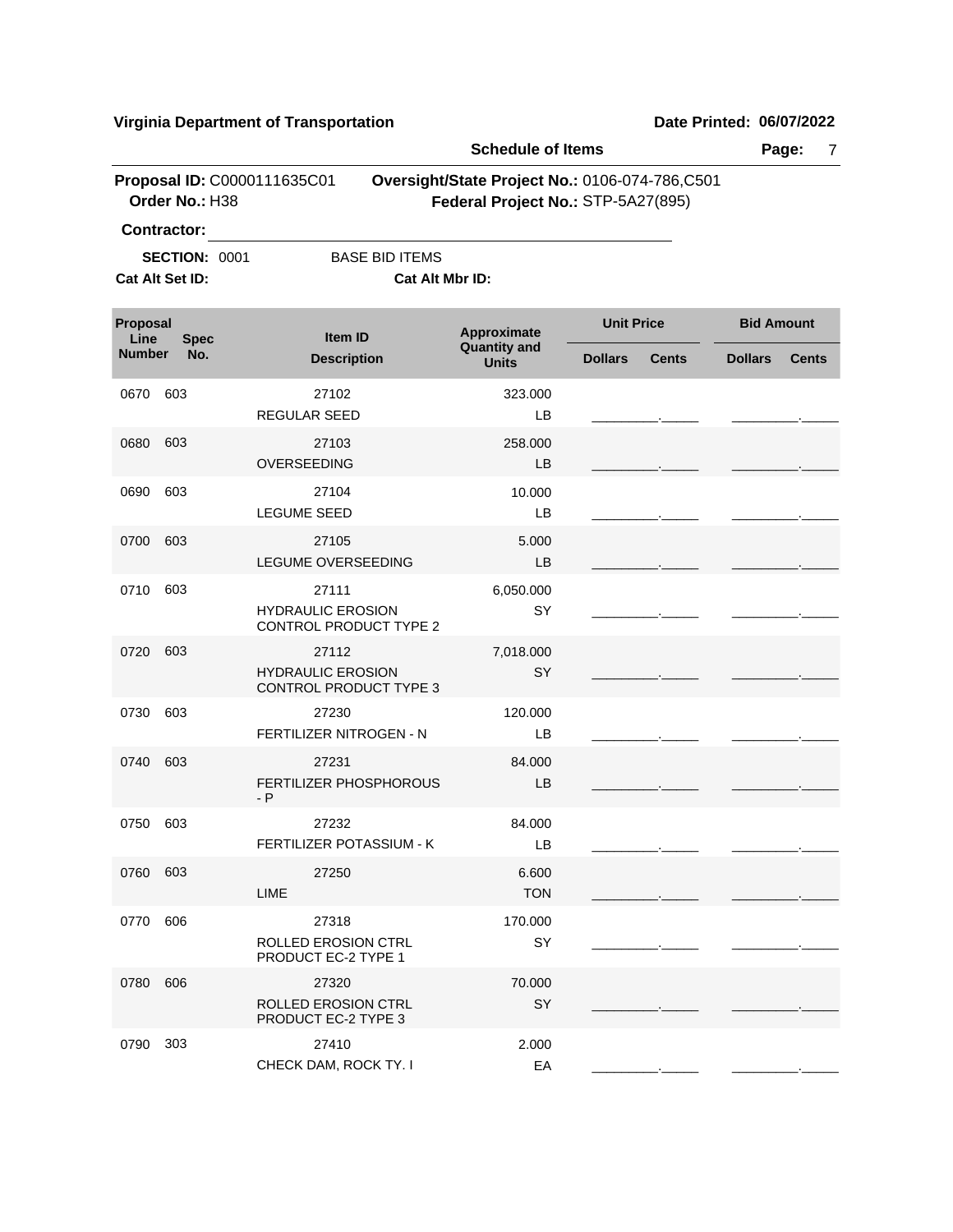|                  |                                               |                                                         | <b>Schedule of Items</b>           |                                                                                      | Page:<br>8                     |
|------------------|-----------------------------------------------|---------------------------------------------------------|------------------------------------|--------------------------------------------------------------------------------------|--------------------------------|
|                  | Proposal ID: C0000111635C01<br>Order No.: H38 |                                                         |                                    | Oversight/State Project No.: 0106-074-786,C501<br>Federal Project No.: STP-5A27(895) |                                |
|                  | <b>Contractor:</b>                            |                                                         |                                    |                                                                                      |                                |
|                  | <b>SECTION: 0001</b>                          | <b>BASE BID ITEMS</b>                                   |                                    |                                                                                      |                                |
|                  | Cat Alt Set ID:                               | Cat Alt Mbr ID:                                         |                                    |                                                                                      |                                |
| Proposal<br>Line | <b>Spec</b>                                   | Item ID                                                 | Approximate<br><b>Quantity and</b> | <b>Unit Price</b>                                                                    | <b>Bid Amount</b>              |
| <b>Number</b>    | No.                                           | <b>Description</b>                                      | <b>Units</b>                       | <b>Dollars</b><br><b>Cents</b>                                                       | <b>Dollars</b><br><b>Cents</b> |
| 0800             | 303                                           | 27415<br>CHECK DAM ROCK TY. II                          | 1.000<br>EA                        |                                                                                      |                                |
| 0810             | 303                                           | 27430                                                   | 260.000                            |                                                                                      |                                |
|                  |                                               | SILTATION CONTROL<br><b>EXCAVATION</b>                  | CY                                 |                                                                                      |                                |
| 0820             | 303                                           | 27451                                                   | 4.000                              |                                                                                      |                                |
|                  |                                               | <b>INLET PROTECTION TYPE A</b>                          | EA                                 |                                                                                      |                                |
| 0830             | 303                                           | 27461<br><b>INLET PROTECTION TYPE B</b>                 | 14.000<br>EA                       |                                                                                      |                                |
| 0840             | 303                                           | 27505<br>TEMP. SILT FENCE TYPE A                        | 593.000<br>LF                      |                                                                                      |                                |
| 0850             | 605                                           | 28805<br><b>BED PREPARATION</b>                         | 59.000<br><b>UNIT</b>              |                                                                                      |                                |
| 0860             | 605                                           | 28810<br><b>MULCHING</b>                                | 6.000<br><b>CY</b>                 |                                                                                      |                                |
| 0870             | 605                                           | 28811<br><b>REMULCHING</b>                              | 4.000<br>CY                        |                                                                                      |                                |
| 0880             | 605                                           | 28844<br><b>OVERSIZE PLANTING PIT</b>                   | 18.000<br>EA                       |                                                                                      |                                |
| 0890             | 605                                           | 38952<br>LANDSCAPE GRASS/FORB<br>POLLINATOR SEED MIX    | 0.150<br><b>ACRE</b>               |                                                                                      |                                |
| 0900             | 605                                           | 38956<br>LANDSCAPE SPRING<br><b>WILDFLOWER BULB MIX</b> | 59.000<br><b>UNIT</b>              |                                                                                      |                                |
| 0910             | 605                                           | 39001<br>TREE AMERICAN HOLLY                            | 5.000<br>EA                        |                                                                                      |                                |
| 0920             | 605                                           | 39001<br><b>TREE FRINGE TREE</b>                        | 8.000<br>EA                        |                                                                                      |                                |
| 0930             | 605                                           | 39001<br>TREE KOUSA DOGWOOD                             | 5.000<br>EA                        |                                                                                      |                                |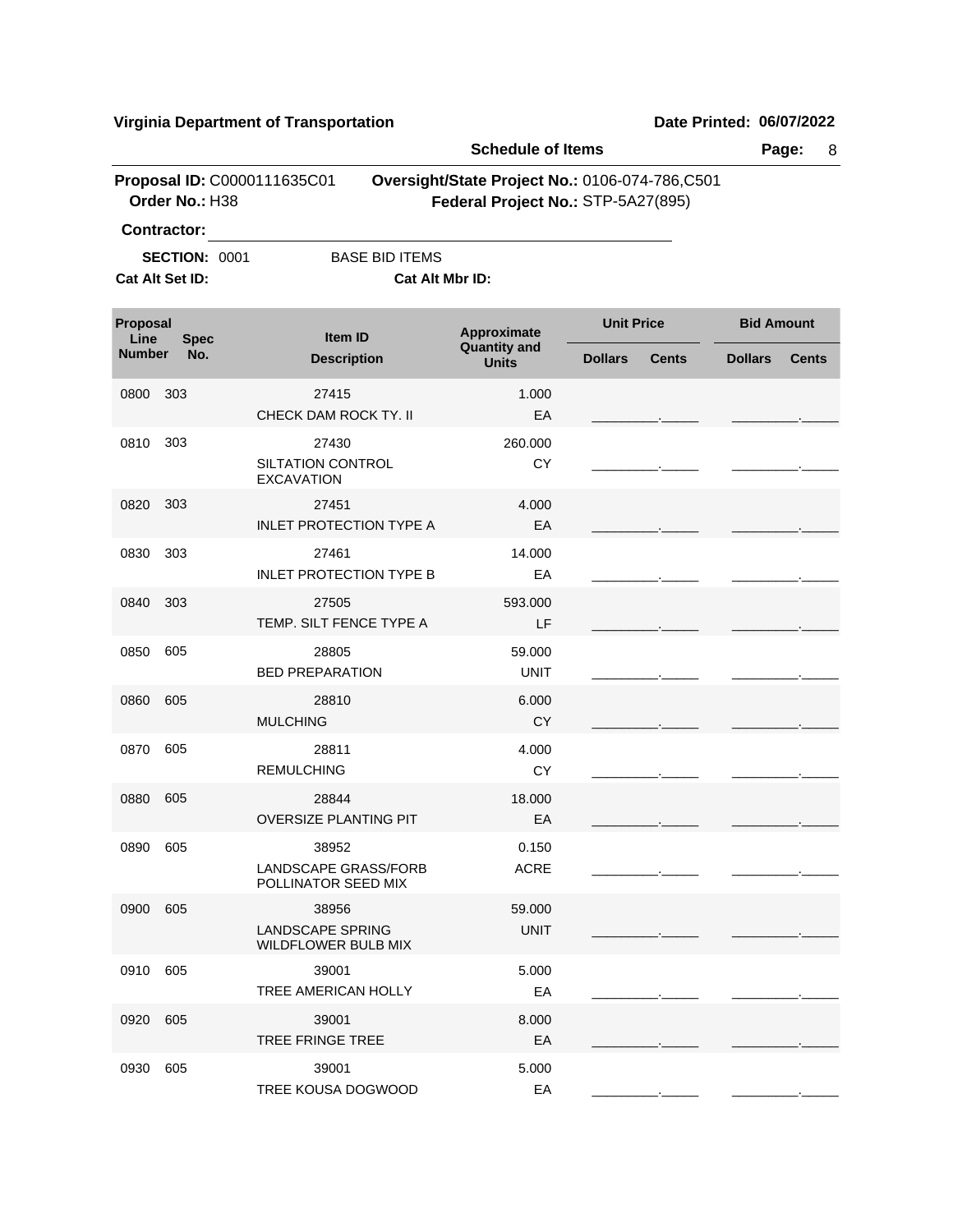|                  |                                         |                                                       | <b>Schedule of Items</b>                                                             | Page:<br>9     |              |                   |              |
|------------------|-----------------------------------------|-------------------------------------------------------|--------------------------------------------------------------------------------------|----------------|--------------|-------------------|--------------|
|                  | Order No.: H38                          | Proposal ID: C0000111635C01                           | Oversight/State Project No.: 0106-074-786,C501<br>Federal Project No.: STP-5A27(895) |                |              |                   |              |
|                  | <b>Contractor:</b>                      |                                                       |                                                                                      |                |              |                   |              |
|                  | <b>SECTION: 0001</b><br>Cat Alt Set ID: | <b>BASE BID ITEMS</b>                                 | Cat Alt Mbr ID:                                                                      |                |              |                   |              |
| Proposal<br>Line | <b>Spec</b>                             | Item ID                                               | <b>Unit Price</b><br>Approximate                                                     |                |              | <b>Bid Amount</b> |              |
| <b>Number</b>    | No.                                     | <b>Description</b>                                    | <b>Quantity and</b><br><b>Units</b>                                                  | <b>Dollars</b> | <b>Cents</b> | <b>Dollars</b>    | <b>Cents</b> |
| 0940             | 605                                     | 39005<br>ORGANIC BACKFILL<br><b>IMPROVED BACKFILL</b> | 180.000<br><b>CY</b>                                                                 |                |              |                   |              |
| 0950             | 520                                     | 40002<br>3/4" WATER SERVICE LINE                      | 118,000<br>LF                                                                        |                |              |                   |              |
| 0960             | 520                                     | 40003<br>1" WATER SERVICE LINE                        | 105.000<br>LF                                                                        |                |              |                   |              |
| 0970             | 520                                     | 40060<br>6" WATER MAIN                                | 537.000<br>LF                                                                        |                |              |                   |              |
| 0980             | 520                                     | 40061<br>6" DI WATER MAIN                             | 28.000<br>LF                                                                         |                |              |                   |              |
| 0990             | 520                                     | 40081<br>8" DI WATER MAIN                             | 6.000<br>LF                                                                          |                |              |                   |              |
| 1000             | 520                                     | 40120<br><b>12" WATER MAIN</b>                        | 228.000<br>LF                                                                        |                |              |                   |              |
| 1010             | 520                                     | 40121<br>12" DI WATER MAIN                            | 407.000<br>LF                                                                        |                |              |                   |              |
| 1020             | 520                                     | 41006<br>6" GATE VALVE & BOX                          | 4.000<br>EA                                                                          |                |              |                   |              |
| 1030 520         |                                         | 41008<br>8" GATE VALVE & BOX                          | 1.000<br>EA                                                                          |                |              |                   |              |
| 1040 520         |                                         | 41012<br>12" GATE VALVE & BOX                         | 2.000<br>EA                                                                          |                |              |                   |              |
| 1050             | 520                                     | 41820<br>FIRE HYDRANT                                 | 1.000<br>EA                                                                          |                |              |                   |              |
| 1060             | 520                                     | 41830<br>1" AIR RELEASE VALVE & BOX                   | 1.000<br>EA                                                                          |                |              |                   |              |
| 1070             | 520                                     | 41967<br>5/8" WATER METER BOX &<br><b>YOKE</b>        | 10.000<br>EA                                                                         |                |              |                   |              |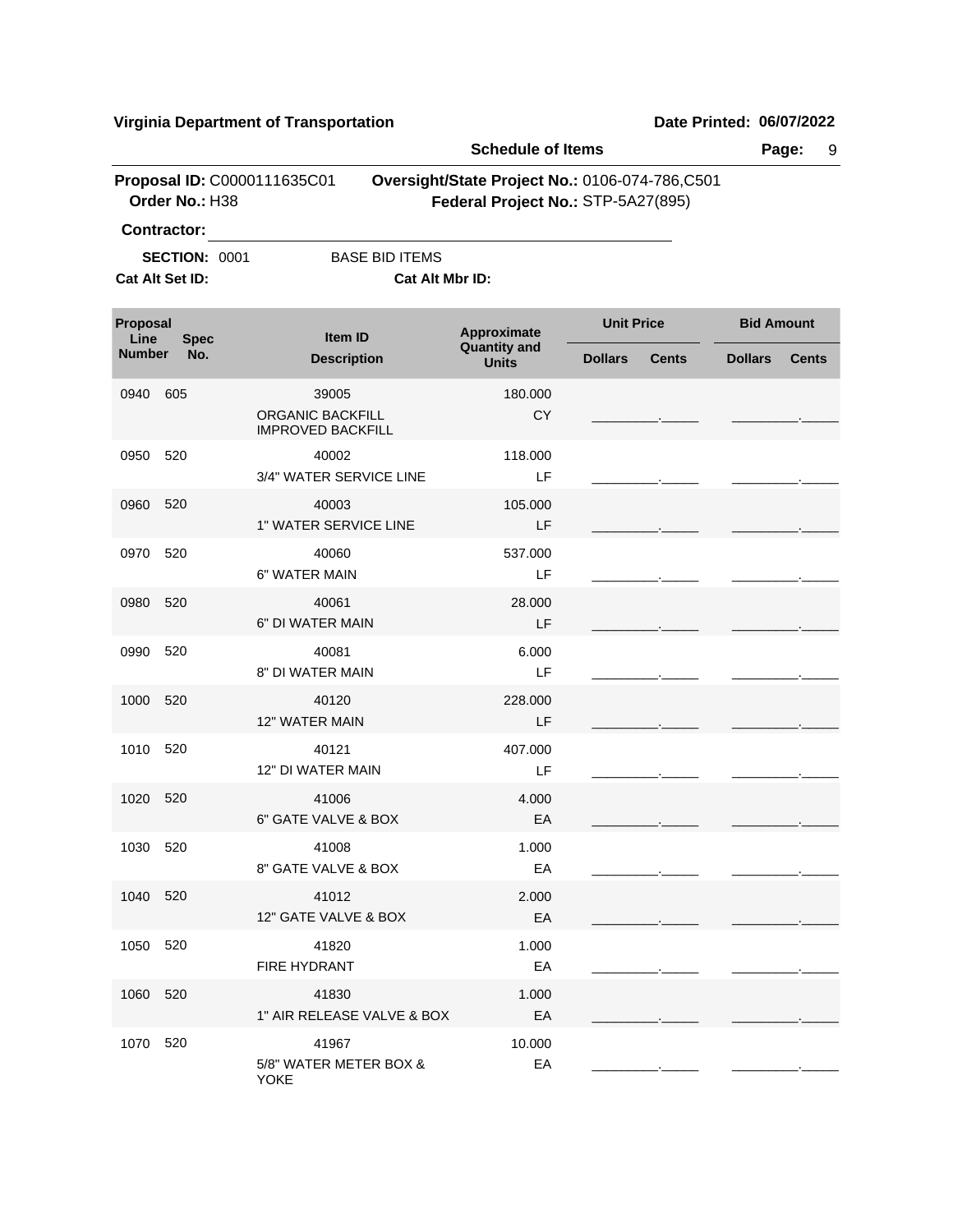| Proposal ID: C0000111635C01<br>Oversight/State Project No.: 0106-074-786,C501<br>Order No.: H38<br>Federal Project No.: STP-5A27(895)<br><b>Contractor:</b><br><b>BASE BID ITEMS</b><br><b>SECTION: 0001</b><br>Cat Alt Set ID:<br>Cat Alt Mbr ID:<br><b>Unit Price</b><br>Proposal<br>Approximate<br>Item ID<br>Line<br><b>Spec</b><br><b>Quantity and</b><br><b>Number</b><br>No.<br><b>Description</b><br><b>Dollars</b><br><b>Dollars</b><br><b>Cents</b><br><b>Units</b><br>1080<br>520<br>42064<br>258.000<br>6" SANITARY SERVICE<br>LF<br>LATERAL CONNECTION<br>1090<br>520<br>42082<br>182.000<br>8" DI SANITARY SEWER PIPE<br>LF<br>1100<br>520<br>42755<br>30.000<br>SANITARY SEWER MANHOLE<br>LF | <b>Bid Amount</b><br><b>Cents</b> |
|-------------------------------------------------------------------------------------------------------------------------------------------------------------------------------------------------------------------------------------------------------------------------------------------------------------------------------------------------------------------------------------------------------------------------------------------------------------------------------------------------------------------------------------------------------------------------------------------------------------------------------------------------------------------------------------------------------------|-----------------------------------|
|                                                                                                                                                                                                                                                                                                                                                                                                                                                                                                                                                                                                                                                                                                             |                                   |
|                                                                                                                                                                                                                                                                                                                                                                                                                                                                                                                                                                                                                                                                                                             |                                   |
|                                                                                                                                                                                                                                                                                                                                                                                                                                                                                                                                                                                                                                                                                                             |                                   |
|                                                                                                                                                                                                                                                                                                                                                                                                                                                                                                                                                                                                                                                                                                             |                                   |
|                                                                                                                                                                                                                                                                                                                                                                                                                                                                                                                                                                                                                                                                                                             |                                   |
|                                                                                                                                                                                                                                                                                                                                                                                                                                                                                                                                                                                                                                                                                                             |                                   |
|                                                                                                                                                                                                                                                                                                                                                                                                                                                                                                                                                                                                                                                                                                             |                                   |
|                                                                                                                                                                                                                                                                                                                                                                                                                                                                                                                                                                                                                                                                                                             |                                   |
| 10.000<br>1110<br>520<br>42764<br><b>MANHOLE FRAME &amp; COVER</b><br>EA<br><b>F&amp;C-1</b>                                                                                                                                                                                                                                                                                                                                                                                                                                                                                                                                                                                                                |                                   |
| 1120<br>510<br>42765<br>2.000<br><b>ADJUST EXIST FRAME &amp;</b><br>EA<br><b>COVER</b>                                                                                                                                                                                                                                                                                                                                                                                                                                                                                                                                                                                                                      |                                   |
| 520<br>1130<br>42846<br>6.000<br>6" SEWER CLEANOUT<br>EA                                                                                                                                                                                                                                                                                                                                                                                                                                                                                                                                                                                                                                                    |                                   |
| 1140<br>520<br>110.000<br>45562<br>16" STEEL ENCASE. PIPE<br>LF                                                                                                                                                                                                                                                                                                                                                                                                                                                                                                                                                                                                                                             |                                   |
| 1150<br>520<br>45582<br>220.000<br>24" STEEL ENCASE. PIPE<br>LF                                                                                                                                                                                                                                                                                                                                                                                                                                                                                                                                                                                                                                             |                                   |
| 261.500<br>1160 701<br>50108<br><b>SF</b><br><b>SIGN PANEL</b>                                                                                                                                                                                                                                                                                                                                                                                                                                                                                                                                                                                                                                              |                                   |
| 700<br>2.000<br>1170<br>50320<br><b>REMOVE EXISTING 1 POST</b><br>EA<br><b>SIGN PANEL</b>                                                                                                                                                                                                                                                                                                                                                                                                                                                                                                                                                                                                                   |                                   |
| 1180<br>700<br>50326<br>1.000<br><b>REMOVE EXISTING</b><br>EA<br>OVERHEAD SIGNAL SIGN<br><b>PANEL</b>                                                                                                                                                                                                                                                                                                                                                                                                                                                                                                                                                                                                       |                                   |
| 700<br>1190<br>50430<br>195.000<br>SIGN POST STP-1, 2", 14<br>LF<br><b>GAUGE</b>                                                                                                                                                                                                                                                                                                                                                                                                                                                                                                                                                                                                                            |                                   |
| 1200<br>700<br>50434<br>100.000<br>SIGN POST STP-1, 2 1/2", 10<br>LF<br><b>GAUGE</b>                                                                                                                                                                                                                                                                                                                                                                                                                                                                                                                                                                                                                        |                                   |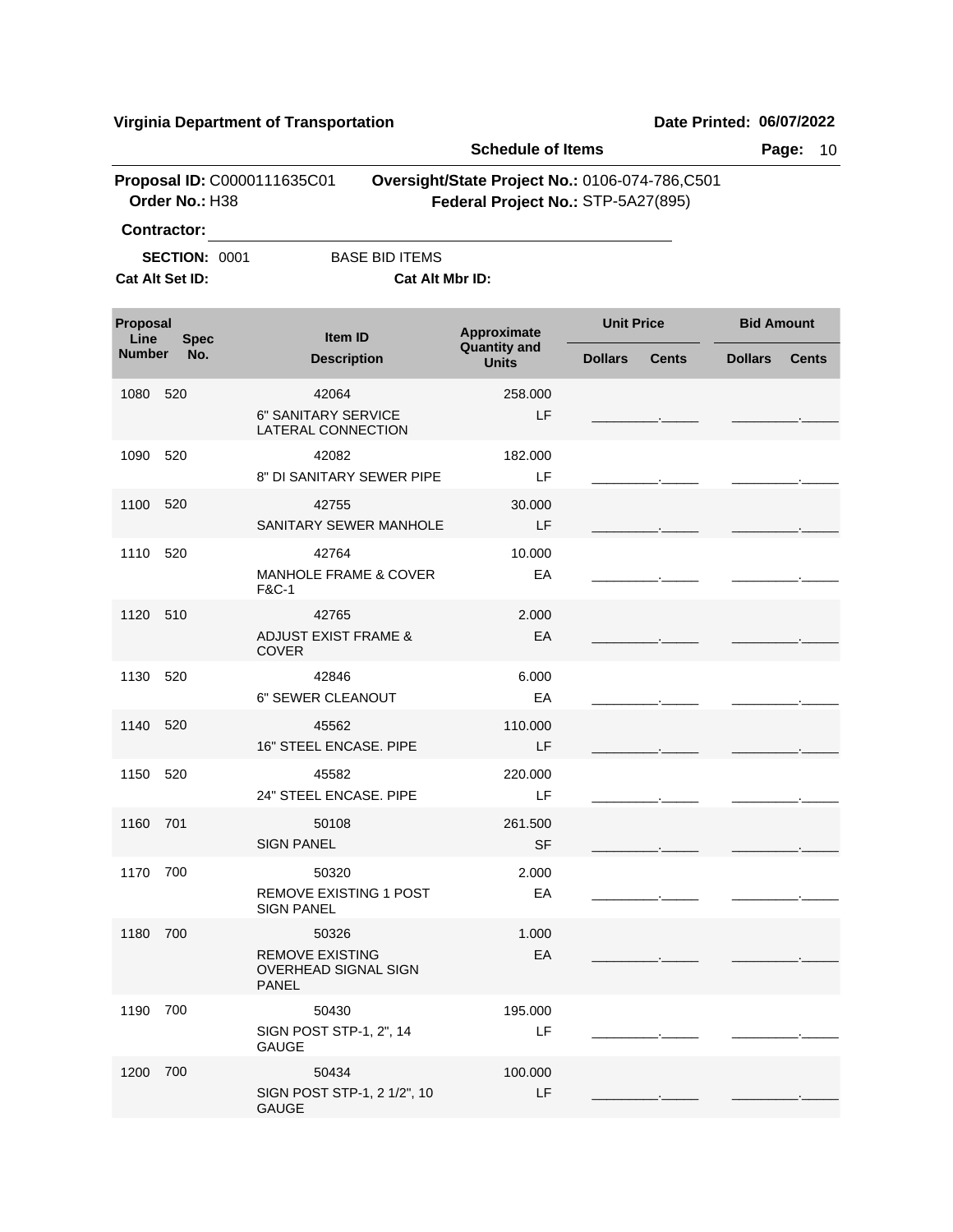|                         |                                         |                                                                | <b>Schedule of Items</b>                                                             |                   |              |                   | Page:<br>11  |
|-------------------------|-----------------------------------------|----------------------------------------------------------------|--------------------------------------------------------------------------------------|-------------------|--------------|-------------------|--------------|
|                         | Order No.: H38<br>Contractor:           | Proposal ID: C0000111635C01                                    | Oversight/State Project No.: 0106-074-786,C501<br>Federal Project No.: STP-5A27(895) |                   |              |                   |              |
|                         | <b>SECTION: 0001</b><br>Cat Alt Set ID: | <b>BASE BID ITEMS</b><br><b>Cat Alt Mbr ID:</b>                |                                                                                      |                   |              |                   |              |
| <b>Proposal</b><br>Line | <b>Spec</b>                             | Item ID                                                        | Approximate                                                                          | <b>Unit Price</b> |              | <b>Bid Amount</b> |              |
| <b>Number</b>           | No.                                     | <b>Description</b>                                             | <b>Quantity and</b><br><b>Units</b>                                                  | <b>Dollars</b>    | <b>Cents</b> | <b>Dollars</b>    | <b>Cents</b> |
| 1210 700                |                                         | 50436<br>SIGN POST STP-1, 2 1/2", 12<br><b>GAUGE</b>           | 53.000<br>LF                                                                         |                   |              |                   |              |
| 1220                    | 700                                     | 50485<br><b>CONCRETE SIGN</b><br>FOUNDATION STP-1, TYPE A      | 22.000<br>EA                                                                         |                   |              |                   |              |
| 1230                    | 700                                     | 50486<br><b>CONCRETE SIGN</b><br>FOUNDATION STP-1, TYPE B      | 8.000<br>EA                                                                          |                   |              |                   |              |
| 1240                    | 704                                     | 54032<br><b>TYPE B CLASS I PVMT LINE</b><br>MRKG 4"            | 6,100.000<br>LF                                                                      |                   |              |                   |              |
| 1250                    | 704                                     | 54037<br>TYPE B CLASS I PVMT LINE<br>MRKG 8"                   | 280.000<br>LF                                                                        |                   |              |                   |              |
| 1260                    | 704                                     | 54048<br>TYPE B CLASS II PAVE, LINE<br><b>MARKING 24"</b>      | 85.000<br>LF                                                                         |                   |              |                   |              |
| 1270                    | 512                                     | 54105<br><b>ERADICATE EXIST. LINEAR</b><br><b>PVMT MARKING</b> | 8,286.000<br>LF                                                                      |                   |              |                   |              |
| 1280 512                |                                         | 54106<br><b>ERADICATE EXIST.</b><br>NONLINEAR PVMT MRKG        | 575.000<br><b>SF</b>                                                                 |                   |              |                   |              |
| 1290 512                |                                         | 54457<br>TEMP. PVMT SYMBOL MRKG<br>SINGLE TURN ARROW TY. A     | 2.000<br>EA                                                                          |                   |              |                   |              |
| 1300 512                |                                         | 54466<br>TYPE E TEMP. PVMT MRKG 6"                             | 225.000<br>LF                                                                        |                   |              |                   |              |
| 1310                    | 704                                     | 54532<br>TEMP PVMT MRKG (DBL<br>TURN (LT/THRU) ARROW TY.<br>A) | 3.000<br>EA                                                                          |                   |              |                   |              |
| 1320 512                |                                         | 54542<br>TYPE D, CLASS III TEMP.<br><b>PVMT MRKG 4"</b>        | 3,477.000<br>LF                                                                      |                   |              |                   |              |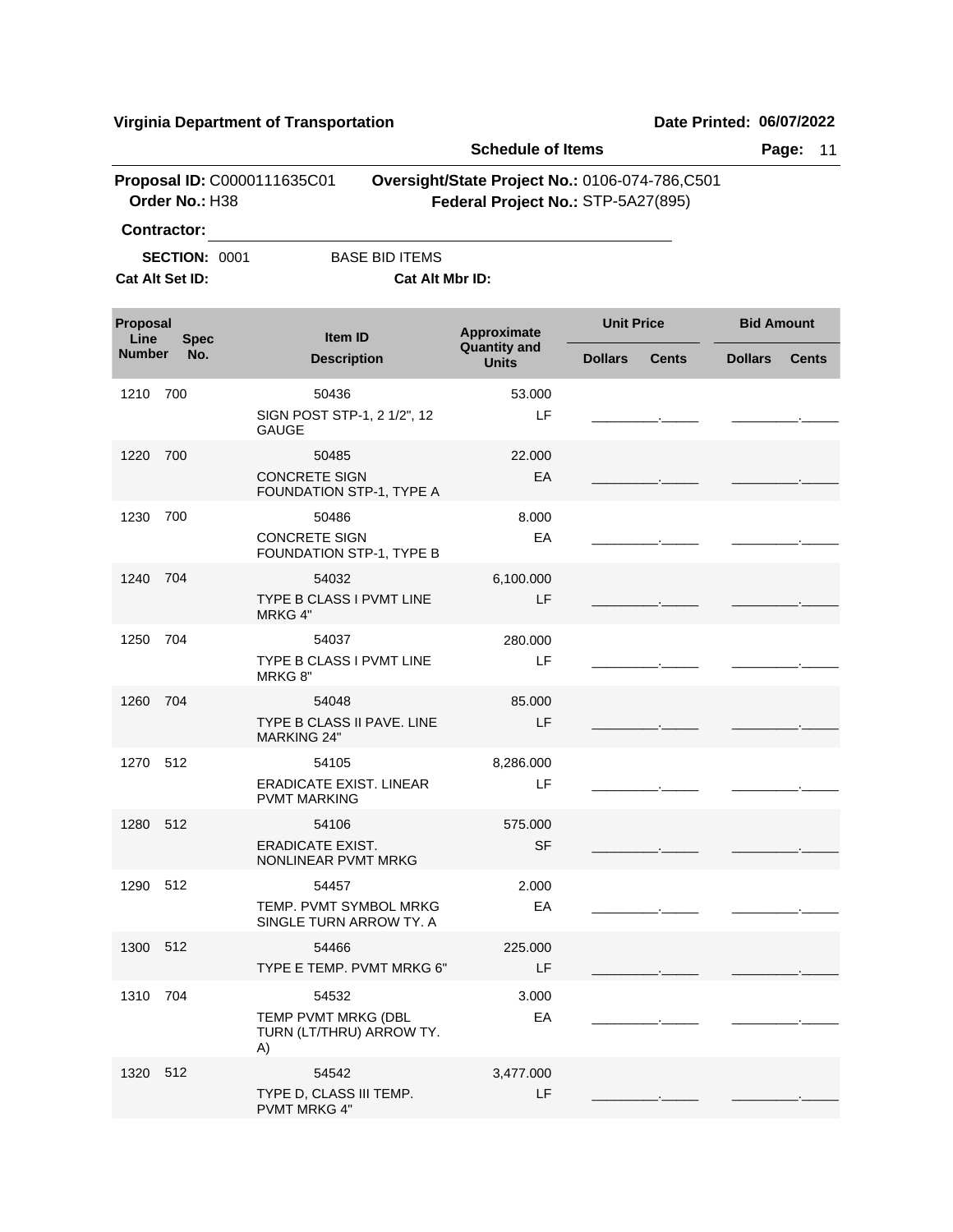ELECTRODE 10'

|                                 |                      |                                                     | <b>Schedule of Items</b>                                                             |                |              |                | Page:<br>12       |  |  |
|---------------------------------|----------------------|-----------------------------------------------------|--------------------------------------------------------------------------------------|----------------|--------------|----------------|-------------------|--|--|
|                                 | Order No.: H38       | Proposal ID: C0000111635C01                         | Oversight/State Project No.: 0106-074-786,C501<br>Federal Project No.: STP-5A27(895) |                |              |                |                   |  |  |
|                                 | <b>Contractor:</b>   |                                                     |                                                                                      |                |              |                |                   |  |  |
|                                 | <b>SECTION: 0001</b> | <b>BASE BID ITEMS</b>                               |                                                                                      |                |              |                |                   |  |  |
|                                 | Cat Alt Set ID:      |                                                     | Cat Alt Mbr ID:                                                                      |                |              |                |                   |  |  |
| Proposal<br>Line<br><b>Spec</b> |                      | Item ID                                             | <b>Unit Price</b><br>Approximate                                                     |                |              |                | <b>Bid Amount</b> |  |  |
| <b>Number</b>                   | No.                  | <b>Description</b>                                  | <b>Quantity and</b><br><b>Units</b>                                                  | <b>Dollars</b> | <b>Cents</b> | <b>Dollars</b> | <b>Cents</b>      |  |  |
| 1330                            | 512                  | 54544                                               | 1,814.000                                                                            |                |              |                |                   |  |  |
|                                 |                      | TYPE D, CLASS III TEMP.<br><b>PVMT MRKG 8"</b>      | LF.                                                                                  |                |              |                |                   |  |  |
| 1340                            | 704                  | 54572                                               | 1.000                                                                                |                |              |                |                   |  |  |
|                                 |                      | <b>PVMT SYMB MRKG THRU</b><br>ARROW TY B, CL II     | EA                                                                                   |                |              |                |                   |  |  |
| 1350                            | 704                  | 54575                                               | 3.000                                                                                |                |              |                |                   |  |  |
|                                 |                      | <b>PVMT SYMB MRKG SGL</b><br>TURN ARROW TY B, CL II | EA                                                                                   |                |              |                |                   |  |  |
| 1360                            | 700                  | 55080                                               | 2,350.000                                                                            |                |              |                |                   |  |  |
|                                 |                      | 8 CONDUCTOR CABLE                                   | LF                                                                                   |                |              |                |                   |  |  |
| 1370                            | 700                  | 55126                                               | 825,000                                                                              |                |              |                |                   |  |  |
|                                 |                      | CONDUCTOR CABLE, NO. 8<br>EGC                       | LF                                                                                   |                |              |                |                   |  |  |
| 1380                            | 700                  | 55140                                               | 6.000                                                                                |                |              |                |                   |  |  |
|                                 |                      | <b>CONCRETE FOUNDATION LF-</b><br>1 TY. A           | EA                                                                                   |                |              |                |                   |  |  |
| 1390                            | 700                  | 55188                                               | 6.000                                                                                |                |              |                |                   |  |  |
|                                 |                      | LIGHTING POLE LP-2 TYPE D                           | EA                                                                                   |                |              |                |                   |  |  |
| 1400                            | 700                  | 55346                                               | 1.000                                                                                |                |              |                |                   |  |  |
|                                 |                      | ELECT. SERVICE SE-8 TYPE A                          | EA                                                                                   |                |              |                |                   |  |  |
| 1410 705                        |                      | 55352                                               | 1.000                                                                                |                |              |                |                   |  |  |
|                                 |                      | <b>CONTROL CENTER CCW-1</b><br>TYPE C               | EA                                                                                   |                |              |                |                   |  |  |
| 1420                            | 700                  | 55385                                               | 1.000                                                                                |                |              |                |                   |  |  |
|                                 |                      | ELECTRICAL SERVICE WORK<br><b>PAD</b>               | EA                                                                                   |                |              |                |                   |  |  |
|                                 | 1430 ATTD            | 55505                                               | 6.000                                                                                |                |              |                |                   |  |  |
|                                 |                      | LUMINAIRE LED 150 WATTS                             | EA                                                                                   |                |              |                |                   |  |  |
| 1440                            | 700                  | 55587                                               | 6.000                                                                                |                |              |                |                   |  |  |
|                                 |                      | <b>JUNCTION BOX JB-S2</b>                           | EA                                                                                   |                |              |                |                   |  |  |
| 1450                            | 700                  | 56014                                               | 5.000                                                                                |                |              |                |                   |  |  |
|                                 |                      | ELECT. SER. GRD.                                    | EA                                                                                   |                |              |                |                   |  |  |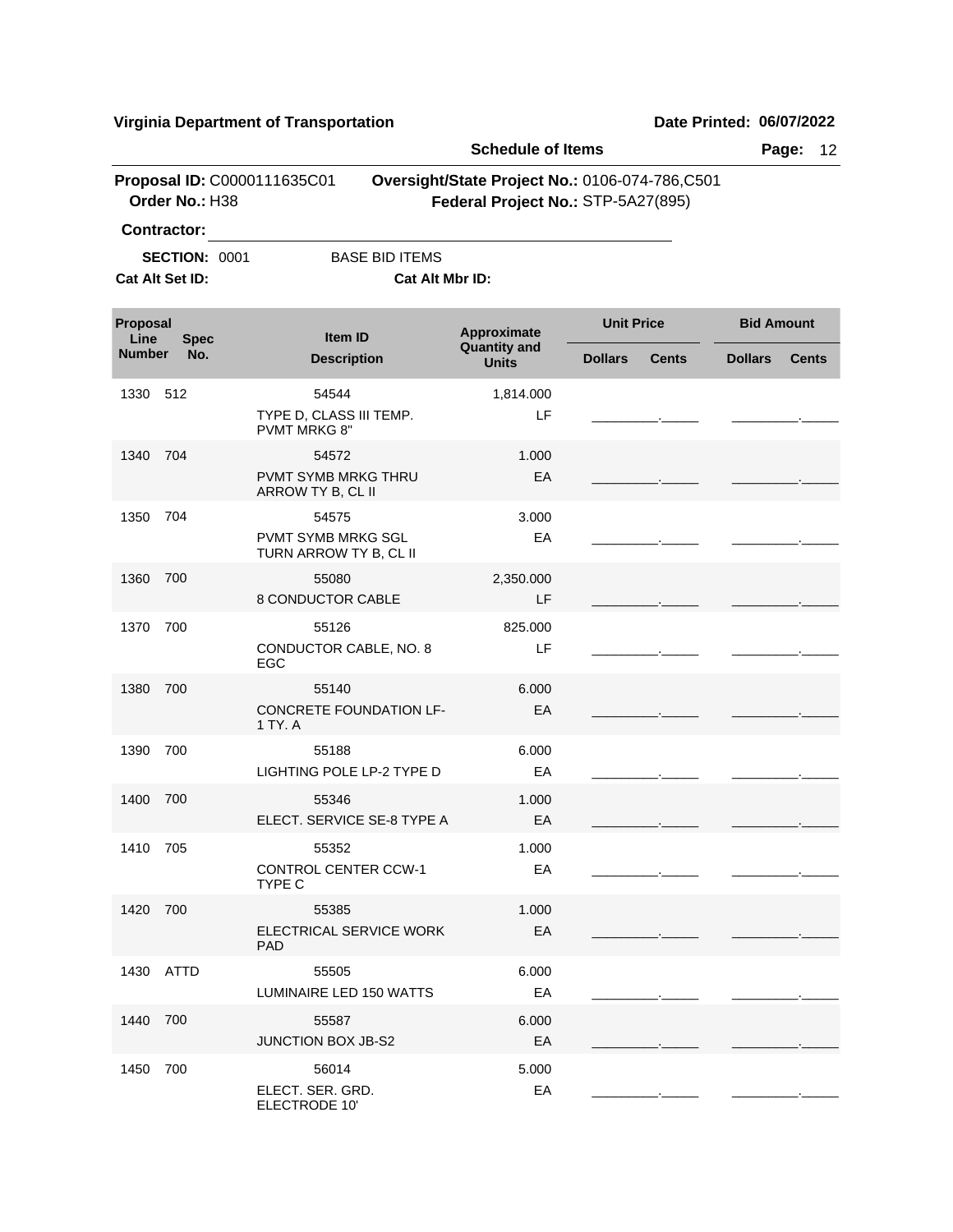|                    |                      | virginia Department or Transportation                                            |                                     |                                                                                      | <b>שמוכ רוווווכט. טטוטוובטבב</b> |
|--------------------|----------------------|----------------------------------------------------------------------------------|-------------------------------------|--------------------------------------------------------------------------------------|----------------------------------|
|                    |                      |                                                                                  | <b>Schedule of Items</b>            |                                                                                      | Page:<br>13                      |
|                    | Order No.: H38       | Proposal ID: C0000111635C01                                                      |                                     | Oversight/State Project No.: 0106-074-786,C501<br>Federal Project No.: STP-5A27(895) |                                  |
| <b>Contractor:</b> |                      |                                                                                  |                                     |                                                                                      |                                  |
| Cat Alt Set ID:    | <b>SECTION: 0001</b> | <b>BASE BID ITEMS</b><br>Cat Alt Mbr ID:                                         |                                     |                                                                                      |                                  |
| Proposal<br>Line   | <b>Spec</b>          | <b>Item ID</b>                                                                   | Approximate                         | <b>Unit Price</b>                                                                    | <b>Bid Amount</b>                |
| <b>Number</b>      | No.                  | <b>Description</b>                                                               | <b>Quantity and</b><br><b>Units</b> | <b>Dollars</b><br><b>Cents</b>                                                       | <b>Dollars</b><br><b>Cents</b>   |
| 1460               | 700                  | 56053<br>2" PVC CONDUIT                                                          | 825.000<br>LF                       |                                                                                      |                                  |
| 1470               | 700                  | 56200<br><b>TRENCH EXCAVATION ECI-1</b>                                          | 850.000<br>LF                       |                                                                                      |                                  |
| 1480               | 404                  | 60404<br><b>CONCRETE CLASS A4</b>                                                | 4.150<br><b>CY</b>                  |                                                                                      |                                  |
| 1490               | 516                  | 70200<br>CLEARING PARCEL NO. 007<br>(D901)                                       | <b>LUMP SUM</b>                     | <b>LUMP SUM</b>                                                                      |                                  |
| 1500               | 516                  | 70200<br>CLEARING PARCEL NO. 007<br>(D902)                                       | <b>LUMP SUM</b>                     | <b>LUMP SUM</b>                                                                      |                                  |
| 1510               | 516                  | 70200<br>CLEARING PARCEL NO. 007<br>(D903)                                       | <b>LUMP SUM</b>                     | <b>LUMP SUM</b>                                                                      |                                  |
|                    |                      | Section: 0001                                                                    |                                     | Total:                                                                               |                                  |
| Cat Alt Set ID:    | <b>SECTION: 0200</b> | BID ALTERNATIVE #1 - REINFORCED HYDRAULIC<br>CEMENT <b>ESPARATE IDEUCK APRON</b> |                                     |                                                                                      |                                  |

| <b>Proposal</b><br>Line | <b>Spec</b><br>No. | Item ID<br><b>Description</b>                                                                             | Approximate<br><b>Quantity and</b><br><b>Units</b> | <b>Unit Price</b> |              | <b>Bid Amount</b> |              |
|-------------------------|--------------------|-----------------------------------------------------------------------------------------------------------|----------------------------------------------------|-------------------|--------------|-------------------|--------------|
| <b>Number</b>           |                    |                                                                                                           |                                                    | <b>Dollars</b>    | <b>Cents</b> | <b>Dollars</b>    | <b>Cents</b> |
| 1520                    | 308                | 10128<br>AGGR, BASE MATL, TY, I NO.<br>21B                                                                | 302.000<br><b>TON</b>                              |                   |              |                   |              |
| 1530                    | <b>ATTD</b>        | 10499<br><b>PAVEMENT REINFORCED</b><br><b>HYDRAULIC CEMENT</b><br>CONCRETE, STAMPED AND<br><b>COLORED</b> | 694.000<br>SY                                      |                   |              |                   |              |
| 1540                    | 502                | 12032<br><b>RADIAL CURB CG-3</b>                                                                          | 509.000<br>LF                                      |                   |              |                   |              |
|                         |                    | Section: 0200                                                                                             |                                                    | Total:            |              |                   | ۰.           |